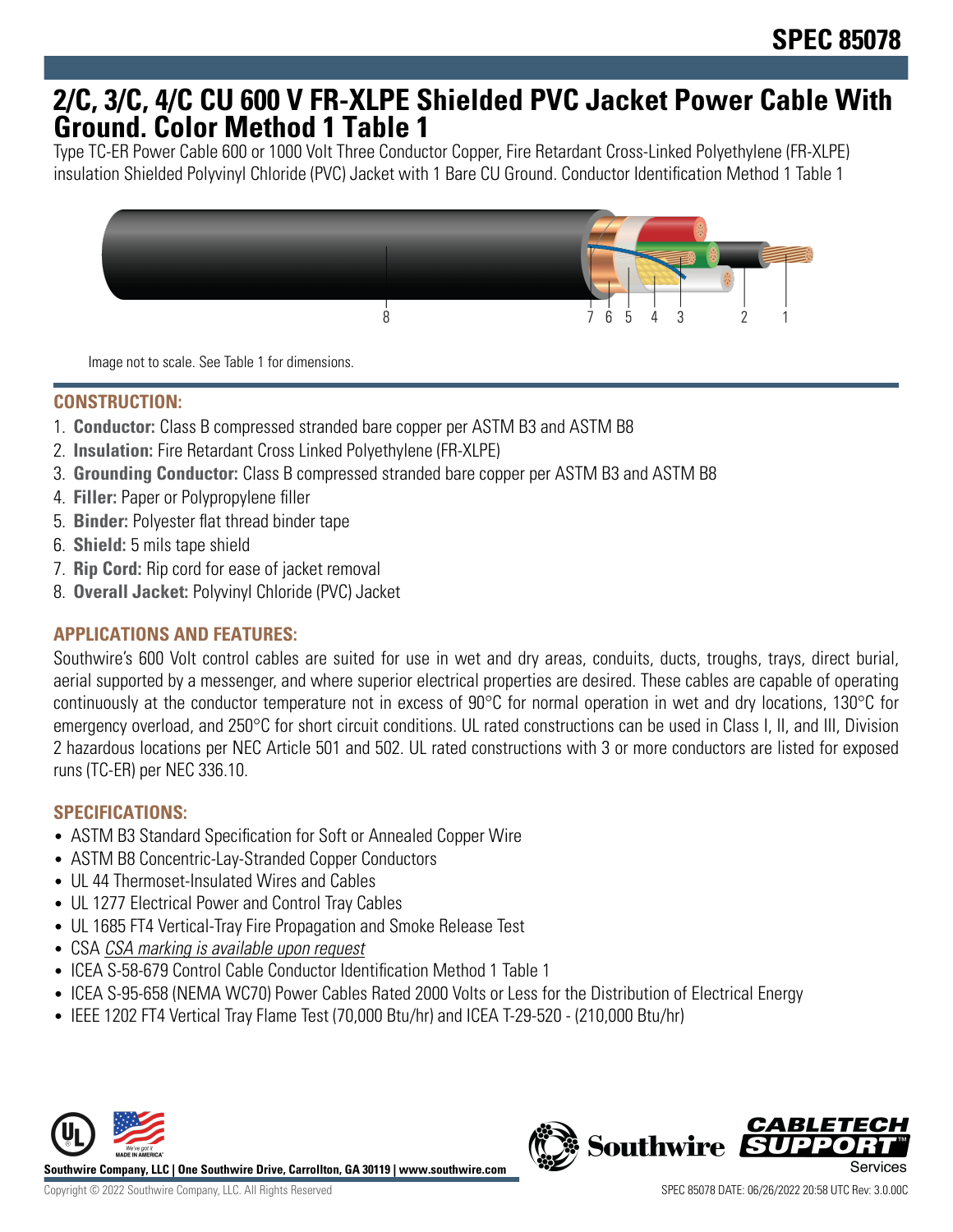#### **SAMPLE PRINT LEGEND:**

SOUTHWIRE E75755 {UL} X AWG X/C FR-XLPE CDRS WG 90C PVC JKT TYPE TC-ER SHIELDED 600V SUN. RES. DIRECT BURIAL YEAR {SEQUENTIAL FOOTAGE MARKS} SEQ FEET